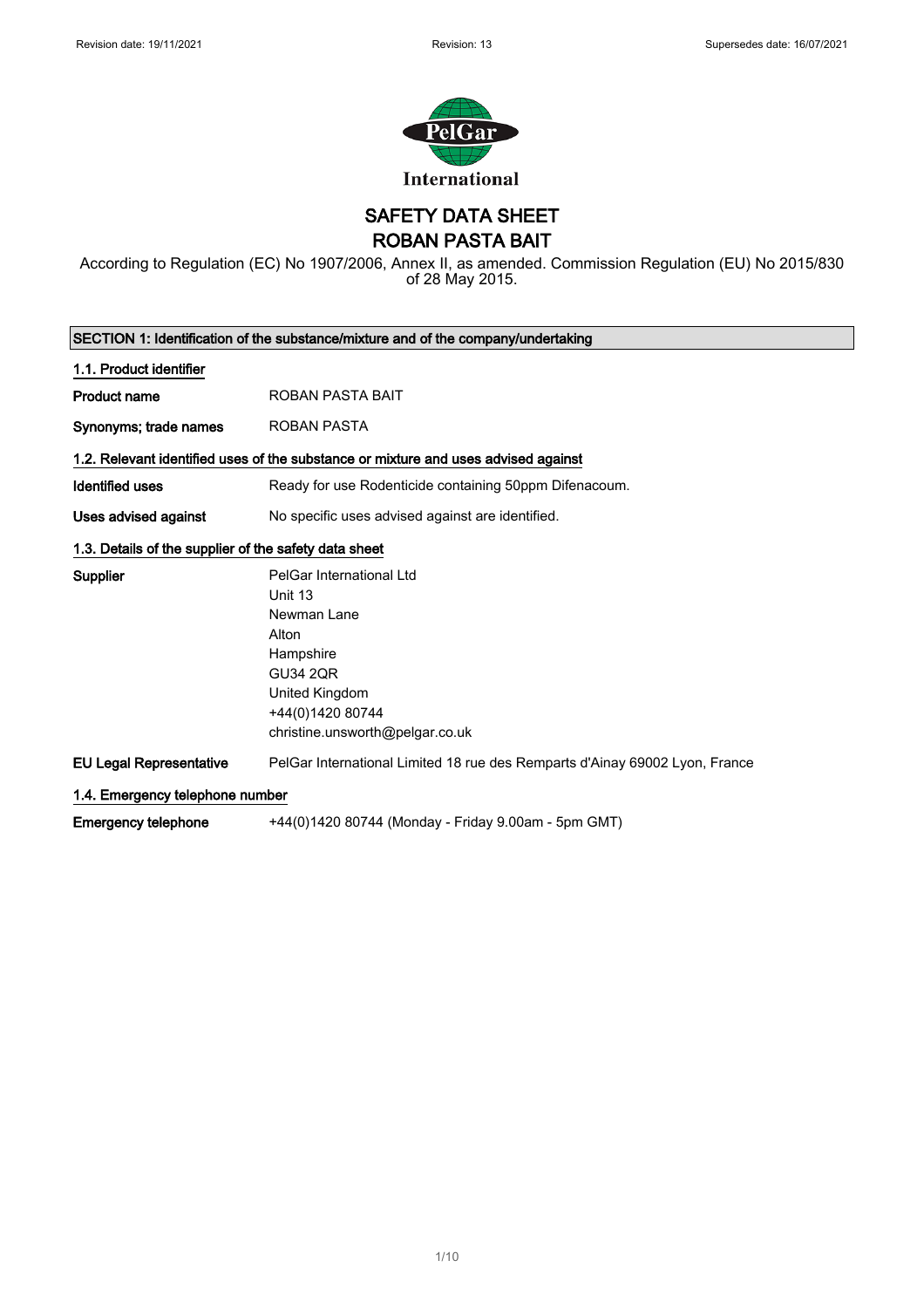| National emergency telephone Austria: +43 1 406 43 43 |                                                                         |
|-------------------------------------------------------|-------------------------------------------------------------------------|
| number                                                | Belgium: 070 245 245                                                    |
|                                                       | Bulgaria: +359 2 9154 233                                               |
|                                                       | Croatia: +3851 2348 342                                                 |
|                                                       | <b>Cyprus: 1401</b>                                                     |
|                                                       | Czech Republic: +420 224 919 293, +420 224 915 402                      |
|                                                       | Denmark: +45 8212 1212                                                  |
|                                                       | Estonia: 16662                                                          |
|                                                       | Finland: 0800 147 111                                                   |
|                                                       | France: + 33 (0) 1 45 42 59 59                                          |
|                                                       | Germany: +44 (0)1420 80744 (9am-5pm Monday- Friday GMT)                 |
|                                                       | Greece: (0030) 2107793777                                               |
|                                                       | Hungary: +36-80-201-199                                                 |
|                                                       | Iceland: (+354) 543 1000 / 112                                          |
|                                                       | Ireland: Members of Public: +353 (01) 809 2166. (8am-10pm daily)        |
|                                                       | Ireland: Healthcare Professionals: +353 (01) 809 2566 (24 hour service) |
|                                                       | Italy: 0382-24444                                                       |
|                                                       | Latvia: +371 67042473                                                   |
|                                                       | Liechtenstein: +44 (0)1420 80744 (9am-5pm Monday- Friday GMT)           |
|                                                       | Lithuania: +370 (85) 2362052                                            |
|                                                       | Luxembourg: 8002 5500                                                   |
|                                                       | Malta: +44 (0)1420 80744 (9am-5pm Monday- Friday GMT)                   |
|                                                       | Netherlands: +31(0)30 274 8888 Healthcare Professionals only            |
|                                                       | Norway: 22 59 13 00                                                     |
|                                                       | Poland: +44 (0)1420 80744 (9am-5pm Monday- Friday GMT)                  |
|                                                       | Portugal: +351 800 250 250                                              |
|                                                       | Romania: +40213183606                                                   |
|                                                       | Slovakia: +421 2 5477 4166                                              |
|                                                       | Slovenia: 112                                                           |
|                                                       | Spain: +34 91 562 04 20                                                 |
|                                                       | Sweden: 112 - Begär Giftinformation                                     |

### SECTION 2: Hazards identification

| 2.1. Classification of the substance or mixture |                                   |
|-------------------------------------------------|-----------------------------------|
| Classification (EC 1272/2008)                   |                                   |
| Physical hazards                                | Not Classified                    |
| Health hazards                                  | Repr. 1B - H360D STOT RE 2 - H373 |
| Environmental hazards                           | Not Classified                    |
| 2.2. Label elements                             |                                   |
| Hazard pictograms                               |                                   |
|                                                 |                                   |
| Sianal word                                     | Danger                            |

Signal word **Danger** Danger Hazard statements **H360D** May damage the unborn child. H373 May cause damage to organs (Blood) through prolonged or repeated exposure.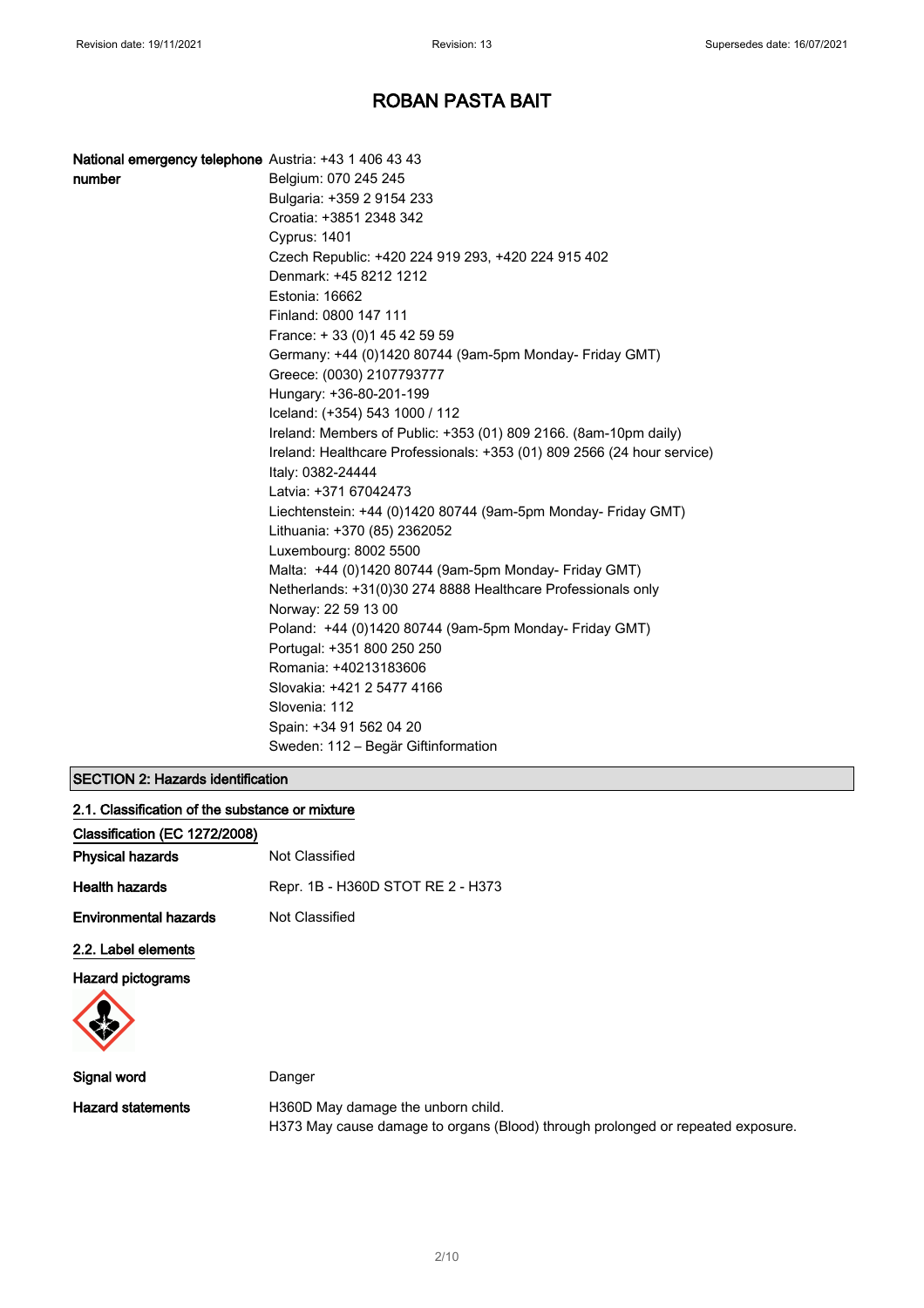| <b>Precautionary statements</b>   | P201 Obtain special instructions before use.<br>P202 Do not handle until all safety precautions have been read and understood.<br>P280 Wear protective gloves.<br>P308+P313 IF exposed or concerned: Get medical advice/ attention.<br>P314 Get medical advice/ attention if you feel unwell.<br>P301+P310 IF SWALLOWED: Immediately call a POISON CENTER/ doctor.<br>P405 Store locked up.<br>P404 Store in a closed container.<br>P501 Dispose of contents/ container in accordance with national regulations. |
|-----------------------------------|------------------------------------------------------------------------------------------------------------------------------------------------------------------------------------------------------------------------------------------------------------------------------------------------------------------------------------------------------------------------------------------------------------------------------------------------------------------------------------------------------------------|
| Supplemental label<br>information | Keep / Store away from foodstuffs, beverages and animal feeding stuffs.                                                                                                                                                                                                                                                                                                                                                                                                                                          |
| UFI                               | UFI: 6110-X0Y1-A00K-ANJ7                                                                                                                                                                                                                                                                                                                                                                                                                                                                                         |

### 2.3. Other hazards

This product does not contain any substances classified as PBT or vPvB.

### SECTION 3: Composition/information on ingredients

| 3.2. Mixtures                                                       |                         |
|---------------------------------------------------------------------|-------------------------|
| 2,2'-Iminodiethanol                                                 | < 0.1%                  |
| CAS number: 111-42-2                                                | EC number: 203-868-0    |
| Classification                                                      |                         |
| Acute Tox. 4 - H302                                                 |                         |
| Skin Irrit. 2 - H315                                                |                         |
| Eye Dam. 1 - H318                                                   |                         |
| <b>STOT RE 2 - H373</b>                                             |                         |
| <b>DIFENACOUM (EU)</b>                                              | 0.005%                  |
| CAS number: 56073-07-5                                              | EC number: 259-978-4    |
|                                                                     |                         |
| M factor (Acute) = $10$                                             | M factor (Chronic) = 10 |
| Classification                                                      |                         |
| Acute Tox. 1 - H300                                                 |                         |
| Acute Tox. 1 - H310                                                 |                         |
| Acute Tox. 1 - H330                                                 |                         |
| Repr. 1B - H360D                                                    |                         |
| <b>STOT RE 1 - H372</b>                                             |                         |
| Aquatic Acute 1 - H400                                              |                         |
| Aquatic Chronic 1 - H410                                            |                         |
| <b>Denatonium Benzoate</b>                                          | < 0.1%                  |
|                                                                     |                         |
| CAS number: 3734-33-6                                               | EC number: 223-095-2    |
| Classification                                                      |                         |
| Acute Tox. 4 - H302                                                 |                         |
| Aquatic Chronic 3 - H412                                            |                         |
| The full text for all hazard statements is displayed in Section 16. |                         |

#### SECTION 4: First aid measures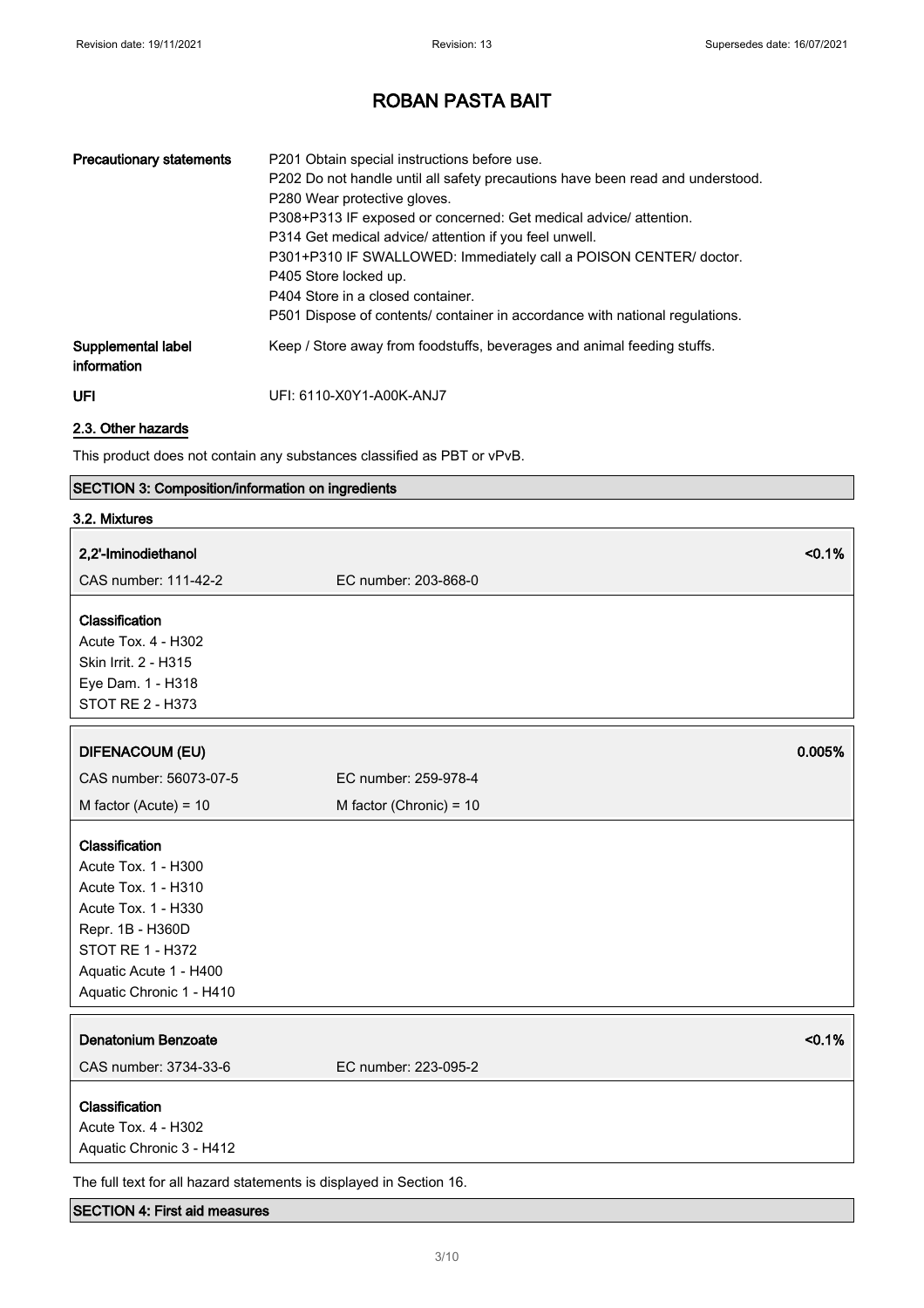#### 4.1. Description of first aid measures

| <b>General information</b>                                 | In case of accident or if you feel unwell, seek medical advice immediately (show the label<br>where possible). Advice for Medical Doctors: Difenacoum is an indirect anti-coagulant.<br>Phytomenadione, Vitamin K, is antidotal. Determin prothrombin time not less than 18 hours<br>after consumption. If elevated, administer Vitamin K1 until prothrombin time normalises.<br>Continue determination of prothrombin time for two weeks after withdrawal of antidote and<br>resume treatment if elevation occurs in that time. |
|------------------------------------------------------------|----------------------------------------------------------------------------------------------------------------------------------------------------------------------------------------------------------------------------------------------------------------------------------------------------------------------------------------------------------------------------------------------------------------------------------------------------------------------------------------------------------------------------------|
| Inhalation                                                 | Due to the physical nature of this product, exposure by this route is unlikely. IF INHALED:<br>Move affected person to fresh air and keep warm and at rest in a position comfortable for<br>breathing. Get medical attention if symptoms are severe or persist.                                                                                                                                                                                                                                                                  |
| Ingestion                                                  | Rinse mouth thoroughly with water. Do not induce vomiting. Get medical attention<br>immediately.                                                                                                                                                                                                                                                                                                                                                                                                                                 |
| <b>Skin contact</b>                                        | May cause irritation to susceptible persons. Immediately take off all contaminated clothing.<br>Wash skin thoroughly with soap and water. Get medical attention if symptoms are severe or<br>persist after washing.                                                                                                                                                                                                                                                                                                              |
| Eye contact                                                | May cause eye irritation to susceptible persons. Rinse immediately with plenty of water and<br>seek medical advice.                                                                                                                                                                                                                                                                                                                                                                                                              |
| Protection of first aiders                                 | First aid personnel should wear appropriate protective equipment during any rescue.                                                                                                                                                                                                                                                                                                                                                                                                                                              |
|                                                            | 4.2. Most important symptoms and effects, both acute and delayed                                                                                                                                                                                                                                                                                                                                                                                                                                                                 |
| <b>General information</b>                                 | The severity of the symptoms described will vary dependent on the concentration and the<br>length of exposure.                                                                                                                                                                                                                                                                                                                                                                                                                   |
| Ingestion                                                  | Harmful if swallowed.                                                                                                                                                                                                                                                                                                                                                                                                                                                                                                            |
|                                                            |                                                                                                                                                                                                                                                                                                                                                                                                                                                                                                                                  |
|                                                            | 4.3. Indication of any immediate medical attention and special treatment needed                                                                                                                                                                                                                                                                                                                                                                                                                                                  |
| Notes for the doctor                                       | Treat symptomatically.                                                                                                                                                                                                                                                                                                                                                                                                                                                                                                           |
| <b>SECTION 5: Firefighting measures</b>                    |                                                                                                                                                                                                                                                                                                                                                                                                                                                                                                                                  |
| 5.1. Extinguishing media                                   |                                                                                                                                                                                                                                                                                                                                                                                                                                                                                                                                  |
| Suitable extinguishing media                               | The product is not flammable. Extinguish with alcohol-resistant foam, carbon dioxide, dry<br>powder or water fog. Use fire-extinguishing media suitable for the surrounding fire.                                                                                                                                                                                                                                                                                                                                                |
| Unsuitable extinguishing<br>media                          | Do not use water jet as an extinguisher, as this will spread the fire.                                                                                                                                                                                                                                                                                                                                                                                                                                                           |
| 5.2. Special hazards arising from the substance or mixture |                                                                                                                                                                                                                                                                                                                                                                                                                                                                                                                                  |
| Specific hazards                                           | None known.                                                                                                                                                                                                                                                                                                                                                                                                                                                                                                                      |
| <b>Hazardous combustion</b><br>products                    | Thermal decomposition or combustion products may include the following substances:<br>Harmful gases or vapours.                                                                                                                                                                                                                                                                                                                                                                                                                  |
| 5.3. Advice for firefighters                               |                                                                                                                                                                                                                                                                                                                                                                                                                                                                                                                                  |
| Protective actions during<br>firefighting                  | Avoid breathing fire gases or vapours. Evacuate area. Cool containers exposed to heat with<br>water spray and remove them from the fire area if it can be done without risk. Cool containers<br>exposed to flames with water until well after the fire is out.                                                                                                                                                                                                                                                                   |

### SECTION 6: Accidental release measures

6.1. Personal precautions, protective equipment and emergency procedures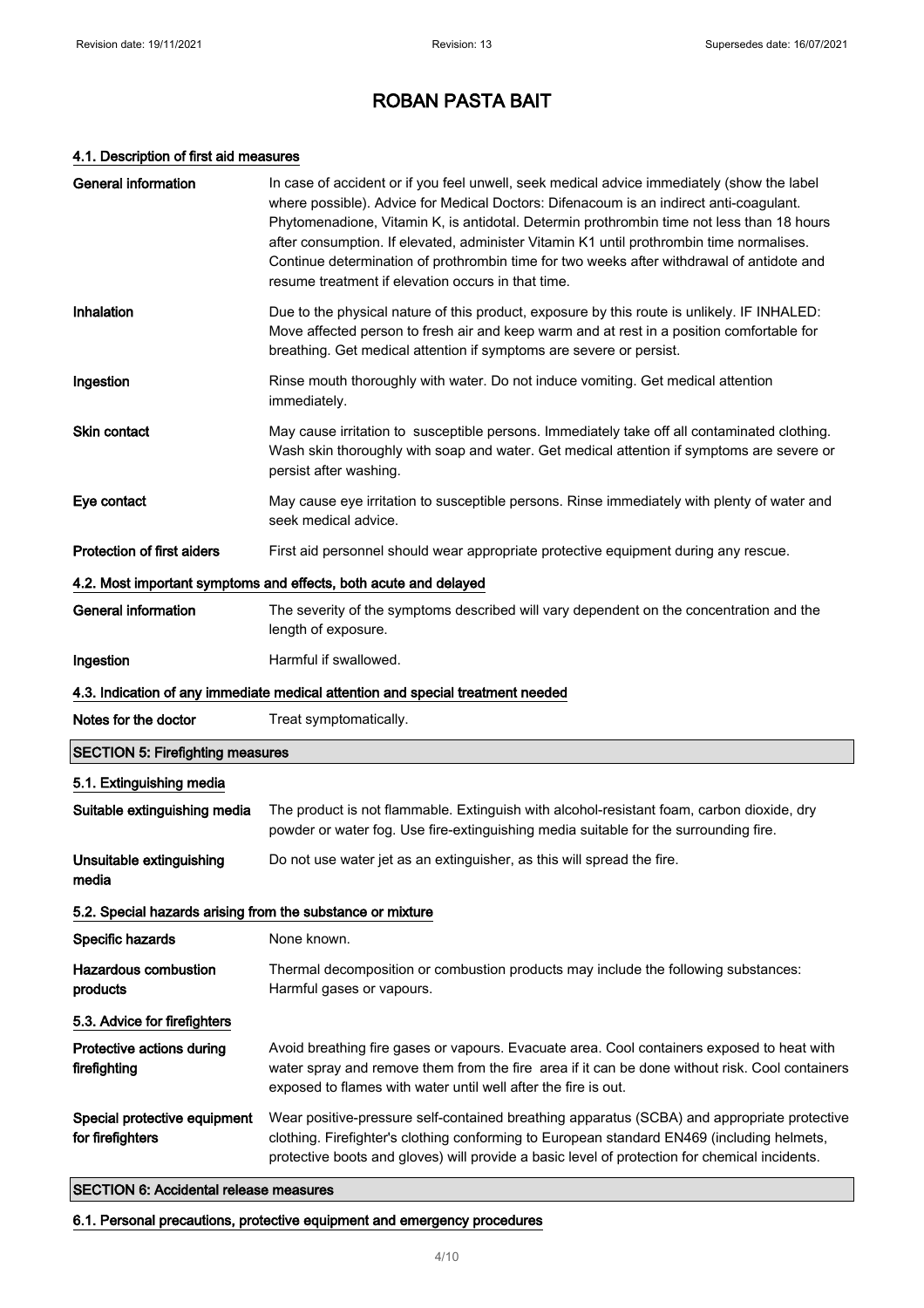| Personal precautions                                                                                                | Wear protective clothing as described in Section 8 of this safety data sheet.                                                                                                                                                                                                                                                                                                                                                               |  |
|---------------------------------------------------------------------------------------------------------------------|---------------------------------------------------------------------------------------------------------------------------------------------------------------------------------------------------------------------------------------------------------------------------------------------------------------------------------------------------------------------------------------------------------------------------------------------|--|
| 6.2. Environmental precautions                                                                                      |                                                                                                                                                                                                                                                                                                                                                                                                                                             |  |
| <b>Environmental precautions</b>                                                                                    | Avoid discharge into drains or watercourses or onto the ground.                                                                                                                                                                                                                                                                                                                                                                             |  |
| 6.3. Methods and material for containment and cleaning up                                                           |                                                                                                                                                                                                                                                                                                                                                                                                                                             |  |
| Methods for cleaning up                                                                                             | Wear protective clothing as described in Section 8 of this safety data sheet. Clear up spills<br>immediately and dispose of waste safely. Collect spillage with a shovel and broom, or similar<br>and reuse, if possible. Collect and place in suitable waste disposal containers and seal<br>securely. Flush contaminated area with plenty of water. Wash thoroughly after dealing with a<br>spillage. For waste disposal, see Section 13. |  |
| 6.4. Reference to other sections                                                                                    |                                                                                                                                                                                                                                                                                                                                                                                                                                             |  |
| Reference to other sections                                                                                         | For personal protection, see Section 8. See Section 11 for additional information on health<br>hazards. See Section 12 for additional information on ecological hazards. For waste disposal,<br>see Section 13.                                                                                                                                                                                                                             |  |
| <b>SECTION 7: Handling and storage</b>                                                                              |                                                                                                                                                                                                                                                                                                                                                                                                                                             |  |
| 7.1. Precautions for safe handling                                                                                  |                                                                                                                                                                                                                                                                                                                                                                                                                                             |  |
| Usage precautions                                                                                                   | As the product is a paste it is unlikely to produce dust. Read and follow manufacturer's<br>recommendations. Wear protective clothing as described in Section 8 of this safety data<br>sheet. Keep away from food, drink and animal feeding stuffs. Keep container tightly sealed<br>when not in use.                                                                                                                                       |  |
| Advice on general<br>occupational hygiene                                                                           | Wash promptly if skin becomes contaminated. Take off contaminated clothing. Wash<br>contaminated clothing before reuse. Wash after use and before eating, smoking and using the<br>toilet.                                                                                                                                                                                                                                                  |  |
|                                                                                                                     | 7.2. Conditions for safe storage, including any incompatibilities                                                                                                                                                                                                                                                                                                                                                                           |  |
| <b>Storage precautions</b>                                                                                          | Keep out of the reach of children. Keep away from food, drink and animal feeding stuffs. Keep<br>only in the original container. Keep container tightly closed, in a cool, well ventilated place.<br>Protect containers from damage. Keep away from oxidising materials, heat and flames.                                                                                                                                                   |  |
| Storage class                                                                                                       | Unspecified storage.                                                                                                                                                                                                                                                                                                                                                                                                                        |  |
| 7.3. Specific end use(s)                                                                                            |                                                                                                                                                                                                                                                                                                                                                                                                                                             |  |
| Specific end use(s)                                                                                                 | The identified uses for this product are detailed in Section 1.2.                                                                                                                                                                                                                                                                                                                                                                           |  |
| Usage description                                                                                                   | Ready to use rodenticide containing 50 ppm Difenacoum.                                                                                                                                                                                                                                                                                                                                                                                      |  |
| <b>SECTION 8: Exposure controls/Personal protection</b>                                                             |                                                                                                                                                                                                                                                                                                                                                                                                                                             |  |
| 8.1. Control parameters                                                                                             |                                                                                                                                                                                                                                                                                                                                                                                                                                             |  |
| Occupational exposure limits<br>Propane-1,2-diol (Propane-1,2-diol Particulates)<br>Flour<br>8.2. Exposure controls | WEL 8-Hr limit mg/M3: 10<br>Propane-1,2-diol (Propane-1,2-diol total vapour and particulates)<br>WEL 8-Hr limit ppm: 150<br>WEL 8Hr limit mg/M3: 474<br>WEL 8-Hr limit mg/M3: 10 WEL 15 min limit mg/M3: 30                                                                                                                                                                                                                                 |  |
| Appropriate engineering                                                                                             | Provide adequate ventilation.                                                                                                                                                                                                                                                                                                                                                                                                               |  |
| controls                                                                                                            |                                                                                                                                                                                                                                                                                                                                                                                                                                             |  |

Personal protection Keep away from food stuffs.

Eye/face protection **Avoid contact with eyes.**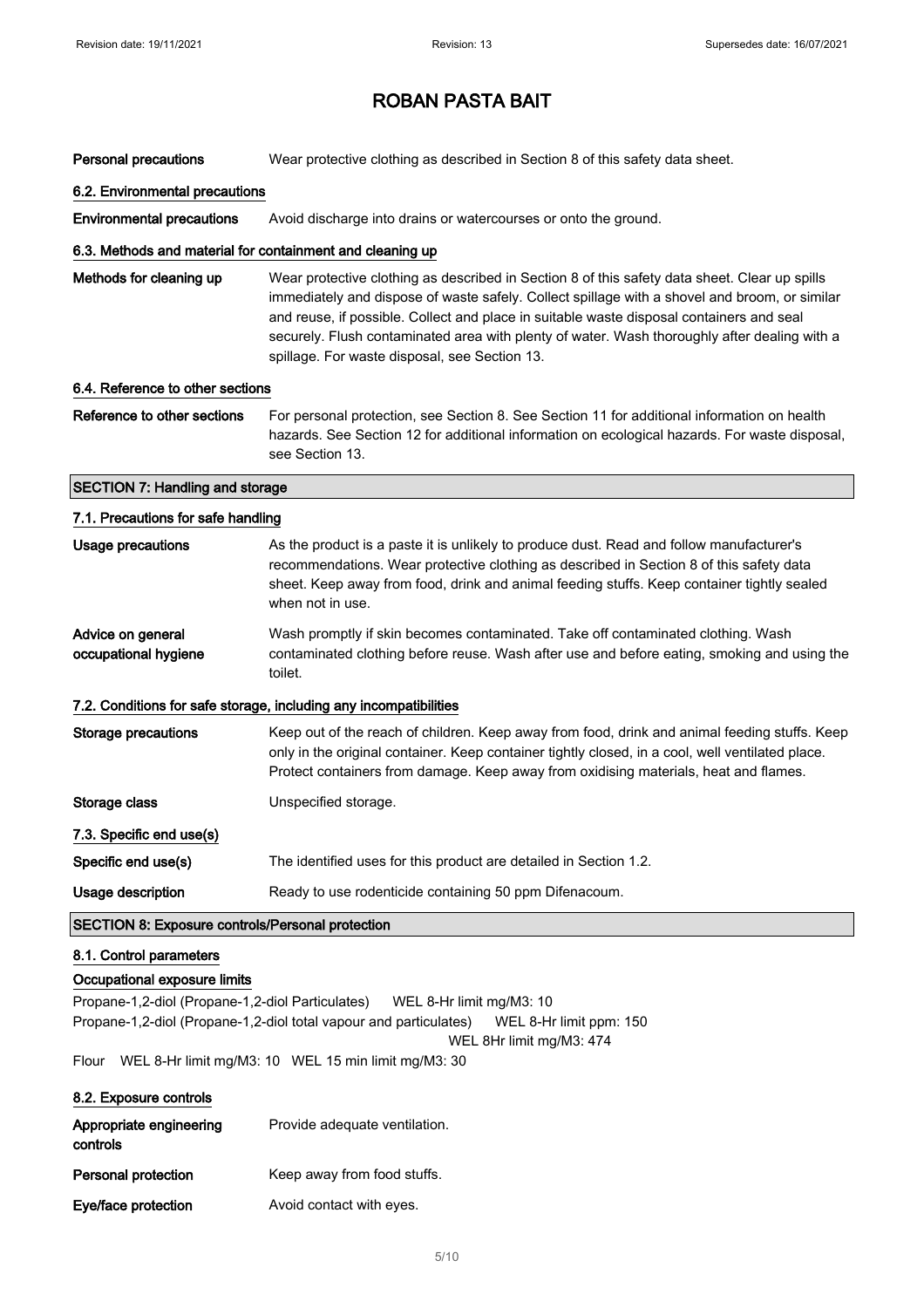| Hand protection                           | Suitable chemical resistant gloves are recommended for professional users.                                                            |
|-------------------------------------------|---------------------------------------------------------------------------------------------------------------------------------------|
| Other skin and body<br>protection         | Personal protective equipment for the body should be selected based on the task being<br>performed and the risks involved.            |
| Hygiene measures                          | Wash hands thoroughly after handling. Do not eat, drink or smoke when using this product.<br>Wash contaminated clothing before reuse. |
| <b>Respiratory protection</b>             | Provide adequate ventilation.                                                                                                         |
| <b>Environmental exposure</b><br>controls | Keep container tightly sealed when not in use. Avoid release to the environment.                                                      |

### SECTION 9: Physical and chemical properties

| 9.1. Information on basic physical and chemical properties |                                 |
|------------------------------------------------------------|---------------------------------|
| Appearance                                                 | Paste.                          |
| Colour                                                     | Red.                            |
| Odour                                                      | Characteristic.                 |
| <b>Odour threshold</b>                                     | No information available.       |
| рH                                                         | No information available.       |
| <b>Melting point</b>                                       | Not relevant.                   |
| Initial boiling point and range                            | No information available.       |
| Flash point                                                | No information available.       |
| <b>Evaporation rate</b>                                    | No information available.       |
| <b>Evaporation factor</b>                                  | No information available.       |
| Flammability (solid, gas)                                  | combustible                     |
| Upper/lower flammability or<br>explosive limits            | No information available.       |
| Other flammability                                         | No information available.       |
| Vapour pressure                                            | Not relevant.                   |
| Vapour density                                             | Not relevant.                   |
| <b>Relative density</b>                                    | No information available.       |
| <b>Bulk density</b>                                        | No information available.       |
| Solubility(ies)                                            | No information available.       |
| <b>Partition coefficient</b>                               | Not relevant.                   |
| Auto-ignition temperature                                  | No information available.       |
| <b>Decomposition Temperature</b>                           | No information available.       |
| <b>Viscosity</b>                                           | No information available.       |
| <b>Explosive properties</b>                                | Not considered to be explosive. |
| <b>Explosive under the influence</b><br>of a flame         | Not considered to be explosive. |
| <b>Oxidising properties</b>                                | Not oxidising.                  |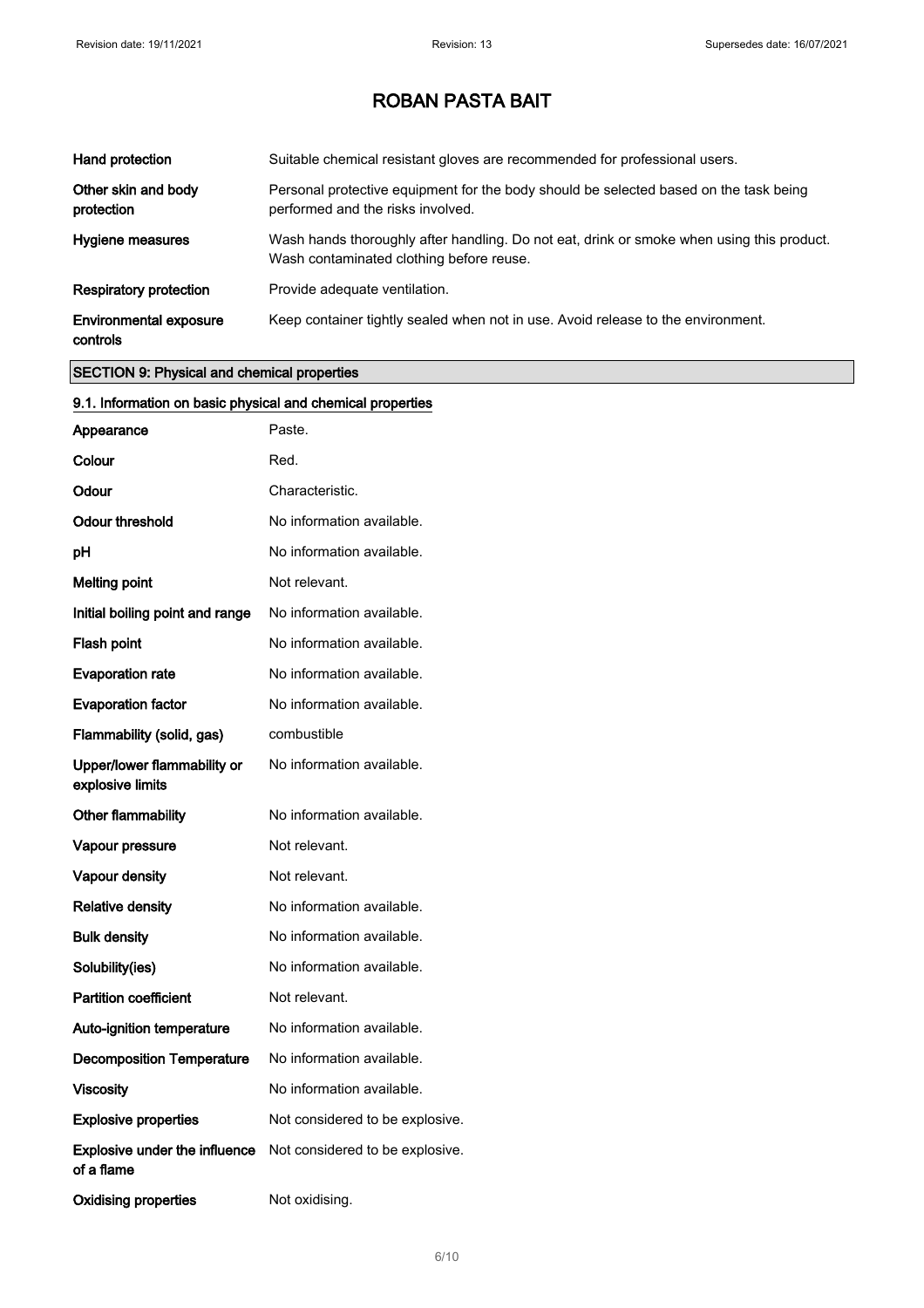### 9.2. Other information

| <b>SECTION 10: Stability and reactivity</b>                          |                                                                                                                                                                         |
|----------------------------------------------------------------------|-------------------------------------------------------------------------------------------------------------------------------------------------------------------------|
| 10.1. Reactivity                                                     |                                                                                                                                                                         |
| Reactivity                                                           | There are no known reactivity hazards associated with this product.                                                                                                     |
| 10.2. Chemical stability                                             |                                                                                                                                                                         |
| <b>Stability</b>                                                     | Stable at normal ambient temperatures and when used as recommended. Stable under the<br>prescribed storage conditions.                                                  |
| 10.3. Possibility of hazardous reactions                             |                                                                                                                                                                         |
| Possibility of hazardous<br>reactions                                | No potentially hazardous reactions known.                                                                                                                               |
| 10.4. Conditions to avoid                                            |                                                                                                                                                                         |
| Conditions to avoid                                                  | There are no known conditions that are likely to result in a hazardous situation.                                                                                       |
| 10.5. Incompatible materials                                         |                                                                                                                                                                         |
| <b>Materials to avoid</b>                                            | Keep away from oxidising materials, heat and flames.                                                                                                                    |
| 10.6. Hazardous decomposition products                               |                                                                                                                                                                         |
| Hazardous decomposition<br>products                                  | Does not decompose when used and stored as recommended. Thermal decomposition or<br>combustion products may include the following substances: Harmful gases or vapours. |
| <b>SECTION 11: Toxicological information</b>                         |                                                                                                                                                                         |
| 11.1. Information on toxicological effects                           |                                                                                                                                                                         |
| Acute toxicity - oral                                                |                                                                                                                                                                         |
| Notes (oral LD <sub>50</sub> )                                       | >2000 mg/kg                                                                                                                                                             |
| Acute toxicity - dermal<br>Notes (dermal LD <sub>50</sub> )          | >2000 mg/kg                                                                                                                                                             |
| Acute toxicity - inhalation<br>Notes (inhalation LC <sub>50</sub> )  | >5 mg/l (Dust)                                                                                                                                                          |
| Skin corrosion/irritation<br>Animal data                             | Based on available data the classification criteria are not met.                                                                                                        |
| Serious eye damage/irritation<br>Serious eye damage/irritation       | Based on available data the classification criteria are not met.                                                                                                        |
| <b>Respiratory sensitisation</b><br><b>Respiratory sensitisation</b> | Based on available data the classification criteria are not met.                                                                                                        |
| Skin sensitisation<br><b>Skin sensitisation</b>                      | Based on available data the classification criteria are not met.                                                                                                        |
| Germ cell mutagenicity<br>Genotoxicity - in vitro                    | Based on available data the classification criteria are not met.                                                                                                        |
| Carcinogenicity                                                      |                                                                                                                                                                         |
| Carcinogenicity                                                      | Based on available data the classification criteria are not met.                                                                                                        |
| <b>IARC</b> carcinogenicity                                          | None of the ingredients are listed or exempt.                                                                                                                           |
| Reproductive toxicity                                                |                                                                                                                                                                         |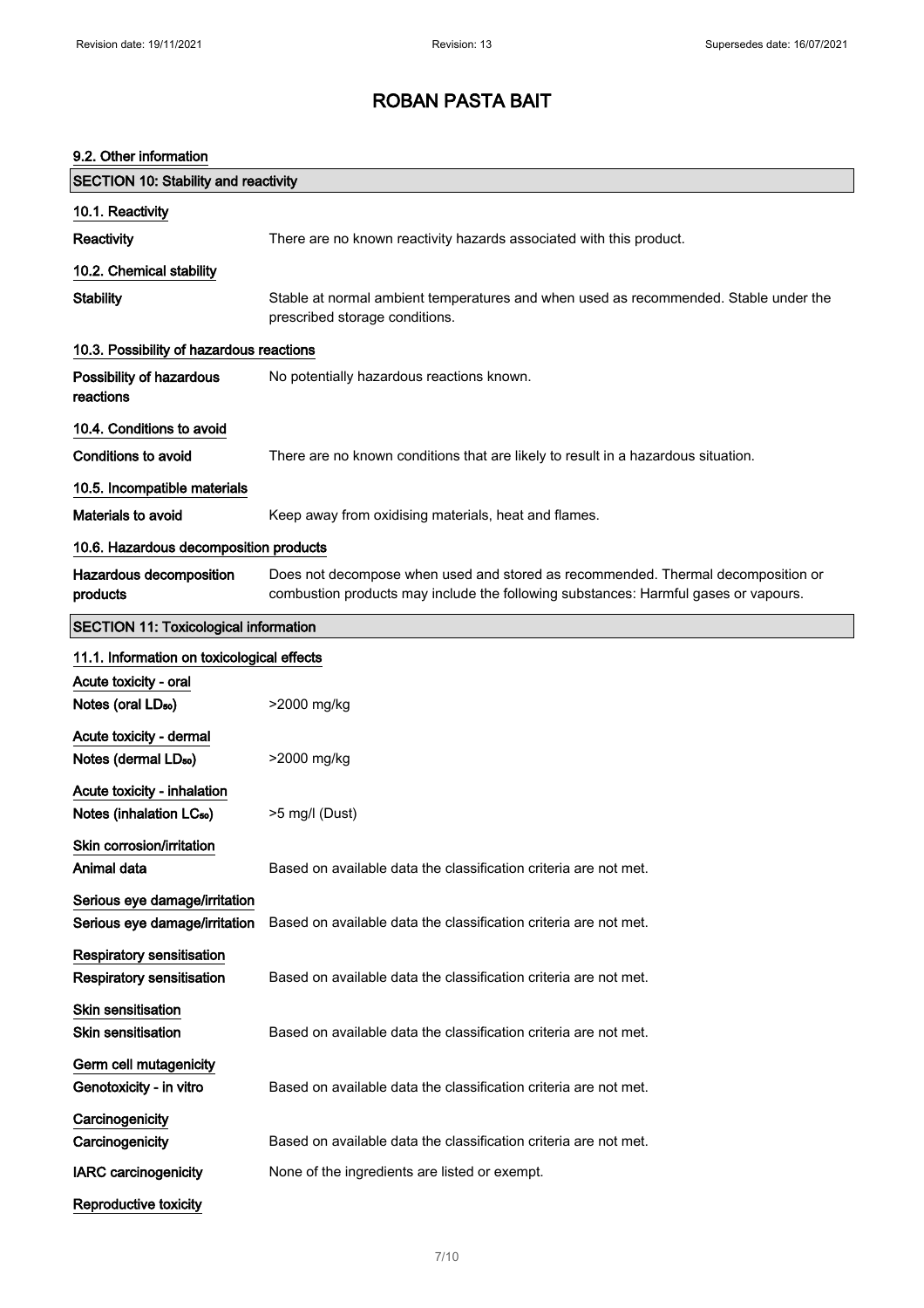|                                                    | Reproductive toxicity - fertility Based on available data the classification criteria are not met.                                                                                                |
|----------------------------------------------------|---------------------------------------------------------------------------------------------------------------------------------------------------------------------------------------------------|
| Reproductive toxicity -                            | May damage the unborn child.                                                                                                                                                                      |
| development                                        |                                                                                                                                                                                                   |
| Specific target organ toxicity - single exposure   |                                                                                                                                                                                                   |
| STOT - single exposure                             | Not classified as a specific target organ toxicant after a single exposure.                                                                                                                       |
| Specific target organ toxicity - repeated exposure |                                                                                                                                                                                                   |
| STOT - repeated exposure                           | STOT RE 2 - H373 May cause damage to organs through prolonged or repeated exposure.                                                                                                               |
| <b>Aspiration hazard</b>                           |                                                                                                                                                                                                   |
| <b>Aspiration hazard</b>                           | Not relevant. Solid.                                                                                                                                                                              |
|                                                    |                                                                                                                                                                                                   |
| <b>General information</b>                         | Avoid contact during pregnancy/while nursing. The severity of the symptoms described will<br>vary dependent on the concentration and the length of exposure.                                      |
| Inhalation                                         | No specific symptoms known.                                                                                                                                                                       |
| Ingestion                                          | See section 4 - First Aid                                                                                                                                                                         |
| Skin contact                                       | Prolonged contact may cause dryness of the skin.                                                                                                                                                  |
| Eye contact                                        | No specific symptoms known.                                                                                                                                                                       |
| Route of exposure                                  | Ingestion Inhalation Skin and/or eye contact                                                                                                                                                      |
| <b>Toxicity of ingredients</b>                     | Denatonium Benzoate: LD50 Oral (Rat) = 584 mg/kg LC50 (Rat) 4h: >8.7 mg/l Difenacoum<br>Acute Oral ≤5mg/kg Acute Dermal ≤50mg/kg Acute Inhalation ≤0.05mg/kg (Commission<br>Regulation 2016/1179) |
|                                                    |                                                                                                                                                                                                   |
| <b>SECTION 12: Ecological information</b>          |                                                                                                                                                                                                   |
| Ecotoxicity                                        | Not regarded as dangerous for the environment. However, large or frequent spills may have<br>hazardous effects on the environment.                                                                |
|                                                    |                                                                                                                                                                                                   |
| 12.1. Toxicity<br><b>Toxicity</b>                  | Based on available data the classification criteria are not met.                                                                                                                                  |
| 12.2. Persistence and degradability                |                                                                                                                                                                                                   |
|                                                    | Persistence and degradability The degradability of the product is not known.                                                                                                                      |
| 12.3. Bioaccumulative potential                    |                                                                                                                                                                                                   |
| <b>Bioaccumulative potential</b>                   | No data available on bioaccumulation.                                                                                                                                                             |
| <b>Partition coefficient</b>                       | Not relevant.                                                                                                                                                                                     |
| 12.4. Mobility in soil                             |                                                                                                                                                                                                   |
| <b>Mobility</b>                                    | No data available.                                                                                                                                                                                |
| 12.5. Results of PBT and vPvB assessment           |                                                                                                                                                                                                   |
| 12.6. Other adverse effects                        |                                                                                                                                                                                                   |
| Other adverse effects                              | Toxic to mammals, including domesticated animals and birds if ingested. Exposure of non-<br>target animals should be prevented.                                                                   |
| <b>Toxicity of ingredients</b>                     | Difenacoum<br>Daphnia EC50/48Hr = 0.91 mg/l Rainbow trout LC50/96Hr = 0.33 mg/l                                                                                                                   |
| <b>SECTION 13: Disposal considerations</b>         |                                                                                                                                                                                                   |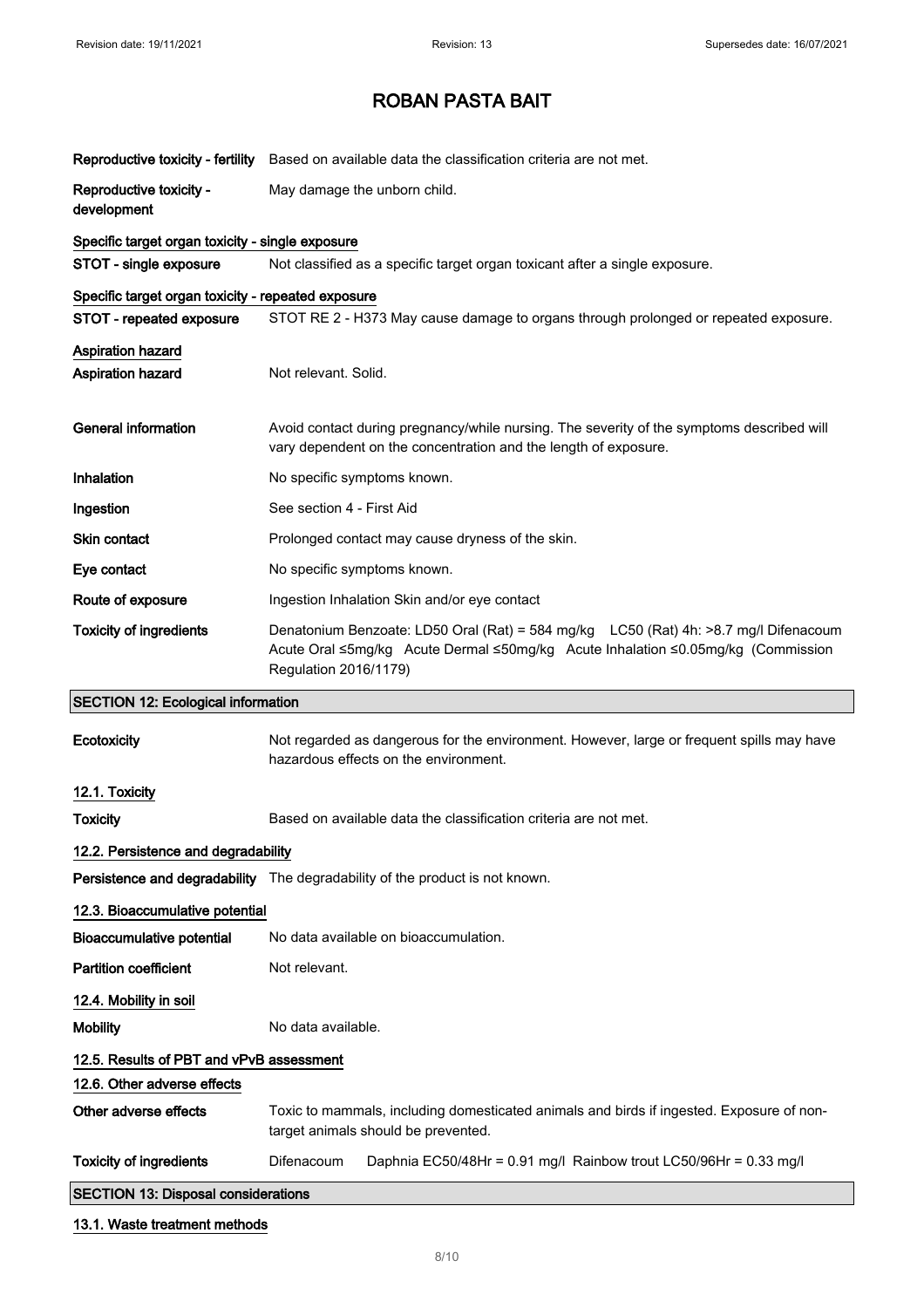| General information | This material and its container must be disposed of in a safe way.                                                                                                        |
|---------------------|---------------------------------------------------------------------------------------------------------------------------------------------------------------------------|
| Disposal methods    | Dispose of in accordance with applicable regional, national, and local laws and regulations.<br>Dispose of Contaminated packaging as unused product unless fully cleaned. |
| Waste class         | Waste disposal key number from EWC is 20 01 19 (Pesticides)                                                                                                               |

### SECTION 14: Transport information

General The product is not covered by international regulations on the transport of dangerous goods (IMDG, IATA, ADR/RID).

#### 14.1. UN number

Not applicable.

#### 14.2. UN proper shipping name

Not applicable.

#### 14.3. Transport hazard class(es)

No transport warning sign required.

#### 14.4. Packing group

Not applicable.

#### 14.5. Environmental hazards

### Environmentally hazardous substance/marine pollutant

No.

#### 14.6. Special precautions for user

Not applicable.

#### 14.7. Transport in bulk according to Annex II of MARPOL and the IBC Code

### Transport in bulk according to Not applicable. Annex II of MARPOL 73/78 and the IBC Code

#### SECTION 15: Regulatory information

#### 15.1. Safety, health and environmental regulations/legislation specific for the substance or mixture

| <b>National regulations</b> | Authorisation number: IE/BPA 70575<br>Health and Safety at Work etc. Act 1974 (as amended).<br>EH40/2005 Workplace exposure limits.<br>The Carriage of Dangerous Goods and Use of Transportable Pressure Equipment<br>Regulations 2009 (SI 2009 No. 1348) (as amended) ["CDG 2009"].                                                                                                                                                                                 |
|-----------------------------|----------------------------------------------------------------------------------------------------------------------------------------------------------------------------------------------------------------------------------------------------------------------------------------------------------------------------------------------------------------------------------------------------------------------------------------------------------------------|
| EU legislation              | Regulation (EC) No 1907/2006 of the European Parliament and of the Council of 18<br>December 2006 concerning the Registration, Evaluation, Authorisation and Restriction of<br>Chemicals (REACH) (as amended).<br>Commission Regulation (EU) No 2015/830 of 28 May 2015.<br>Regulation (EC) No 1272/2008 of the European Parliament and of the Council of 16<br>December 2008 on classification, labelling and packaging of substances and mixtures (as<br>amended). |

#### 15.2. Chemical safety assessment

No chemical safety assessment has been carried out.

#### Inventories